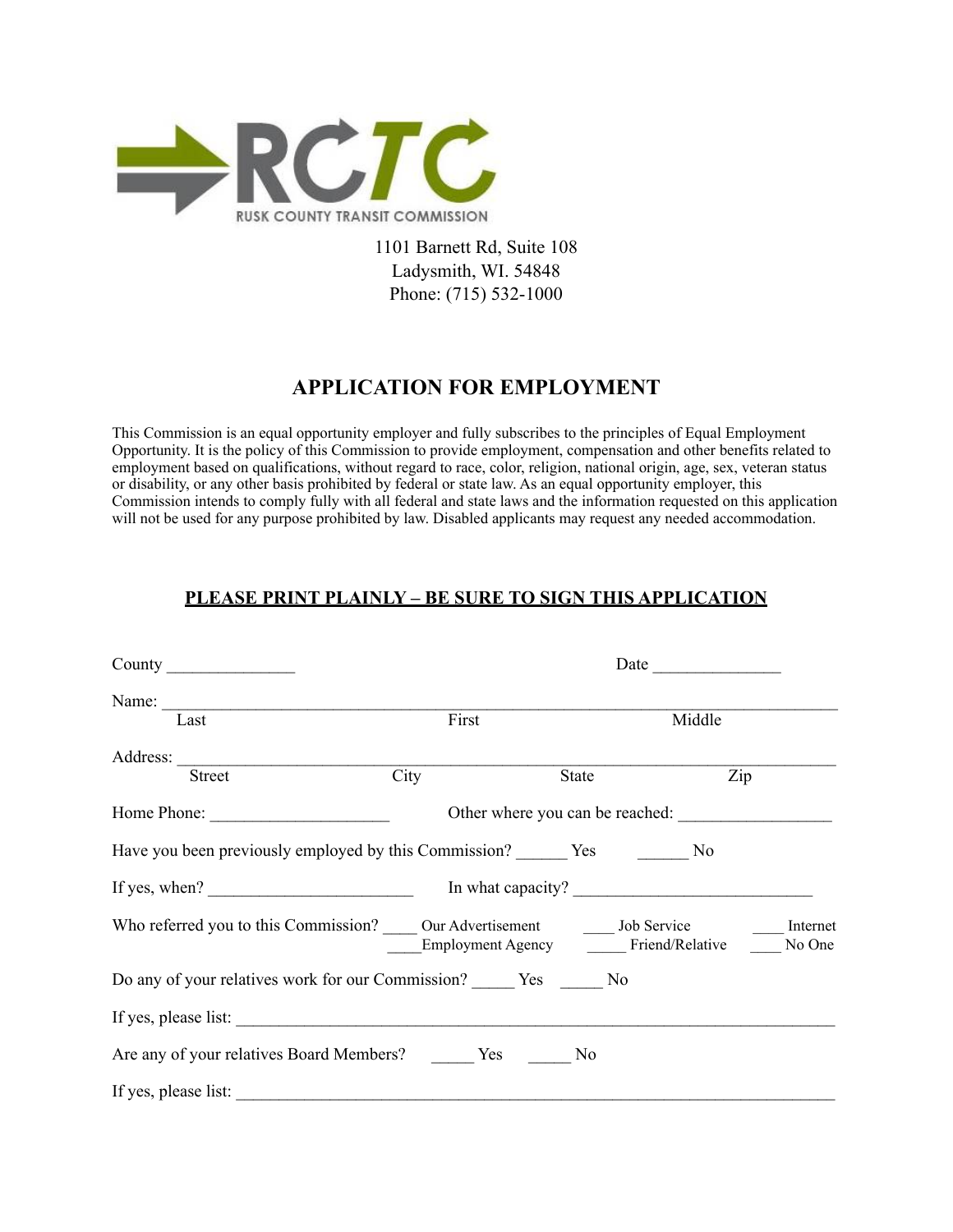### **EMPLOYMENT DESIRED**

|         |                                                                     | Full time Part time Date available to start                                                                                                                                                                |  |  |
|---------|---------------------------------------------------------------------|------------------------------------------------------------------------------------------------------------------------------------------------------------------------------------------------------------|--|--|
|         |                                                                     | Do you have a valid driver's license and reliable transportation should the job require travel? Yes No                                                                                                     |  |  |
|         |                                                                     | <b>PERSONAL DATA</b>                                                                                                                                                                                       |  |  |
|         |                                                                     | Are you legally eligible for employment in the United States? ______ Yes _____ No                                                                                                                          |  |  |
|         |                                                                     | If under 18, can you, after employment, submit a work permit? _____ Yes _____ No                                                                                                                           |  |  |
| Courts? | Yes<br>N <sub>0</sub><br>considered as a candidate for employment). | Were you ever convicted of a crime anywhere, including in Federal, State, Local, Military and/or Tribal<br>If yes, please explain: (An affirmative answer will not automatically disqualify you from being |  |  |
|         |                                                                     |                                                                                                                                                                                                            |  |  |
|         |                                                                     | List any professional, trade, business or civic activities, offices held, hobbies or personal interests<br>(Exclude those which indicate race, color, religion, sex or national origin):                   |  |  |
|         |                                                                     |                                                                                                                                                                                                            |  |  |
|         |                                                                     |                                                                                                                                                                                                            |  |  |
|         |                                                                     |                                                                                                                                                                                                            |  |  |

List any other skills, specialized or vocational training (i.e. computer knowledge, communication, leadership, etc.), experiences or reasons why you feel you are qualified for the position for which you are applying:

 $\_$ 

 $\_$ 

 $\_$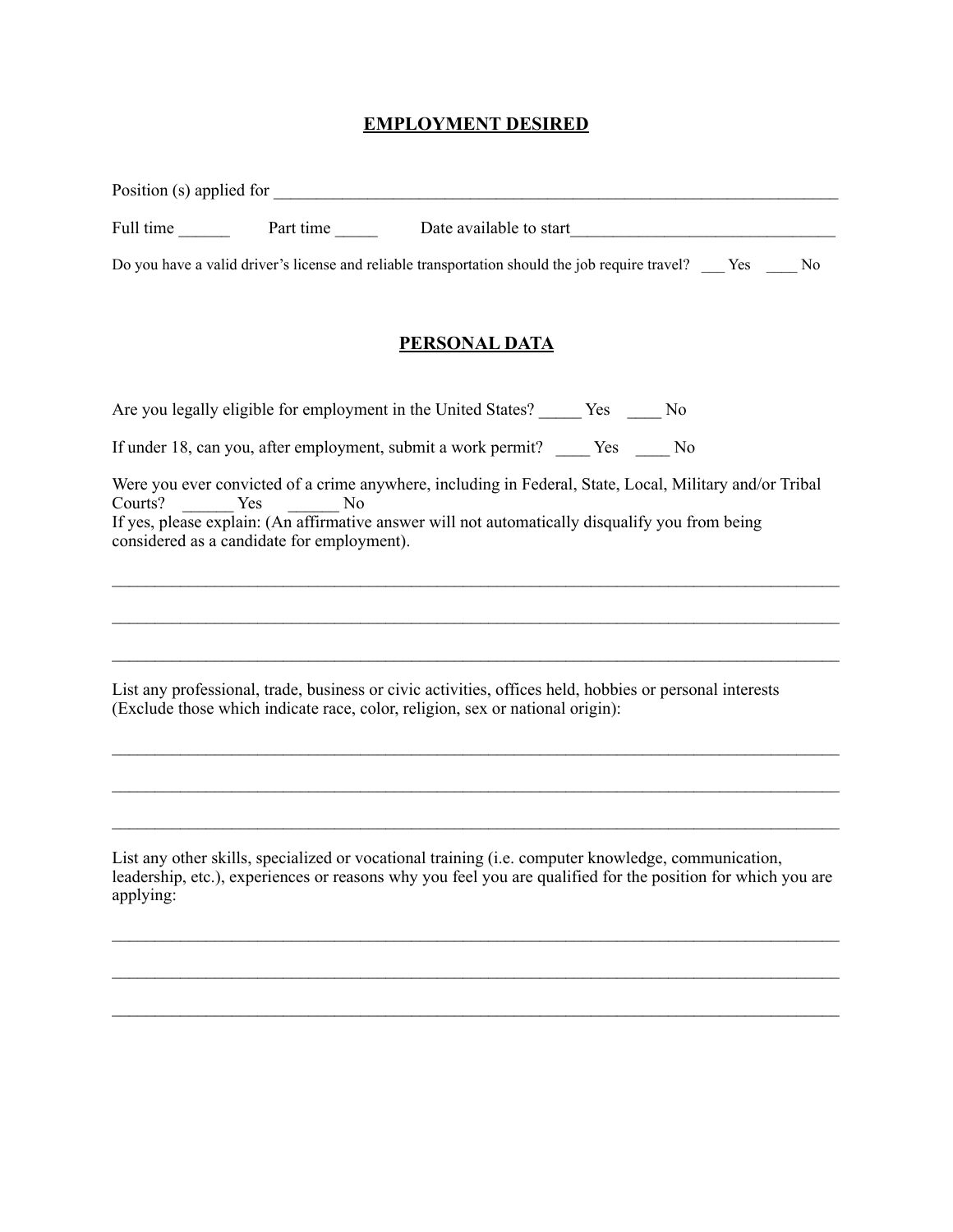# **EDUCATION**

|             | Name and<br>Location of<br>School                                                                                                                                                                                                    | No/Years<br>Completed | Did you<br>graduate | Course of<br>Study | Degree |
|-------------|--------------------------------------------------------------------------------------------------------------------------------------------------------------------------------------------------------------------------------------|-----------------------|---------------------|--------------------|--------|
| High School | <u>and the contract of the contract of the contract of the contract of the contract of the contract of the contract of the contract of the contract of the contract of the contract of the contract of the contract of the contr</u> |                       |                     |                    |        |
|             |                                                                                                                                                                                                                                      |                       |                     |                    |        |
|             |                                                                                                                                                                                                                                      |                       |                     |                    |        |
|             |                                                                                                                                                                                                                                      |                       |                     |                    |        |
|             | Tech School <u>and a series of the series of the series of the series of the series of the series of the series of the series of the series of the series of the series of the series of the series of the series of the series </u> |                       |                     |                    |        |
|             |                                                                                                                                                                                                                                      |                       |                     |                    |        |
| Other       |                                                                                                                                                                                                                                      |                       |                     |                    |        |
|             |                                                                                                                                                                                                                                      |                       |                     |                    |        |

## **REFERENCES**

List three people (no relatives) you have worked with and whom we may contact for a reference.

| Name | Address | Phone |
|------|---------|-------|
| Name | Address | Phone |
| Name | Address | Phone |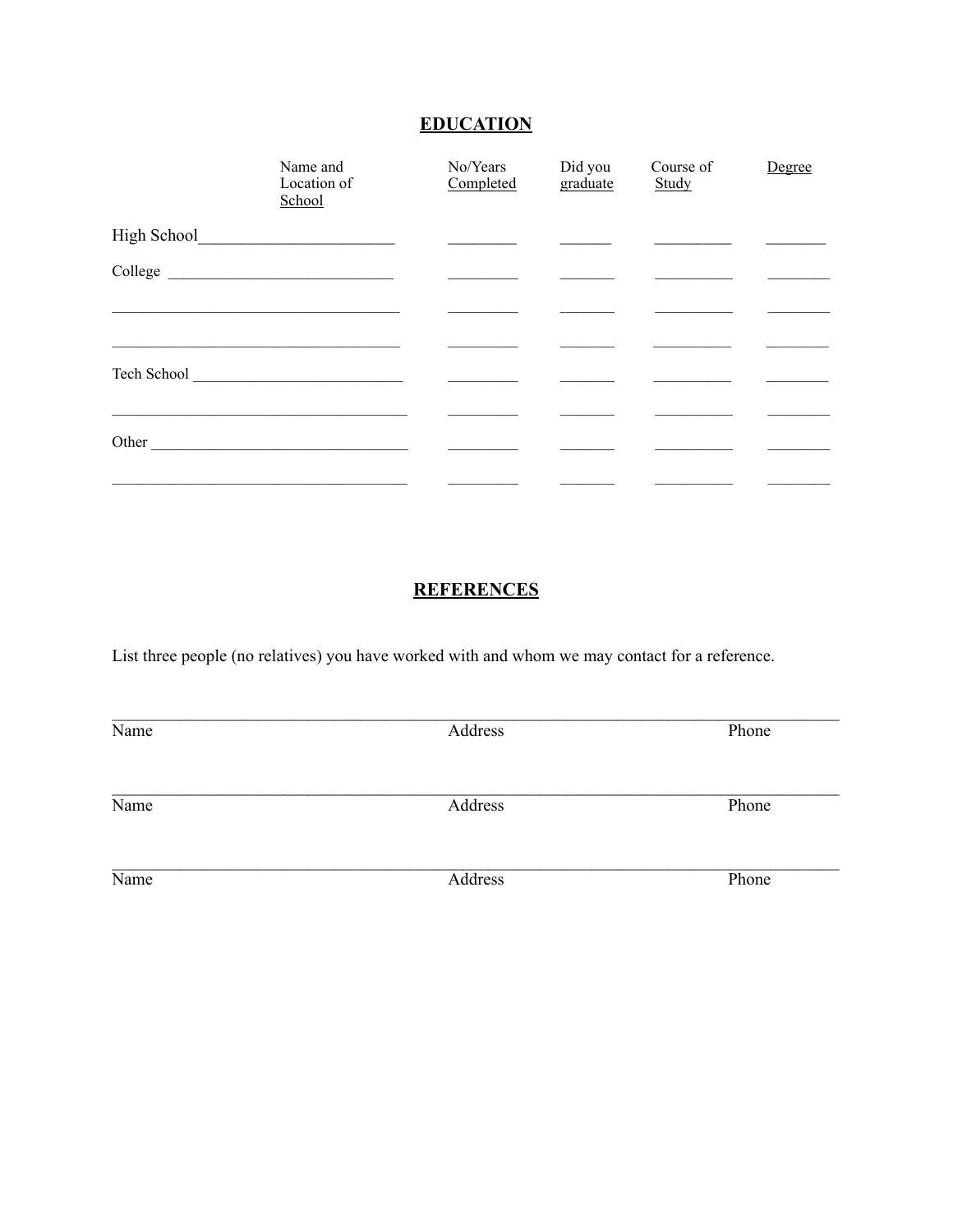## **EMPLOYMENT HISTORY**

| Please give accurate and complete information. Start with present or most recent employer: |                |  |  |  |  |
|--------------------------------------------------------------------------------------------|----------------|--|--|--|--|
| Company Name                                                                               | Phone No.      |  |  |  |  |
|                                                                                            |                |  |  |  |  |
| Name of Supervisor                                                                         |                |  |  |  |  |
|                                                                                            |                |  |  |  |  |
|                                                                                            |                |  |  |  |  |
| Company Name                                                                               | Phone No.      |  |  |  |  |
|                                                                                            |                |  |  |  |  |
| Name of Supervisor                                                                         |                |  |  |  |  |
|                                                                                            |                |  |  |  |  |
| ,我们也不会有什么。""我们的人,我们也不会有什么?""我们的人,我们也不会有什么?""我们的人,我们也不会有什么?""我们的人,我们也不会有什么?""我们的人           |                |  |  |  |  |
|                                                                                            |                |  |  |  |  |
|                                                                                            |                |  |  |  |  |
| Name of Supervisor                                                                         |                |  |  |  |  |
|                                                                                            |                |  |  |  |  |
| ,我们也不会有什么。""我们的人,我们也不会有什么?""我们的人,我们也不会有什么?""我们的人,我们也不会有什么?""我们的人,我们也不会有什么?""我们的人           |                |  |  |  |  |
| May we communicate with your present employer? Yes                                         | N <sub>0</sub> |  |  |  |  |